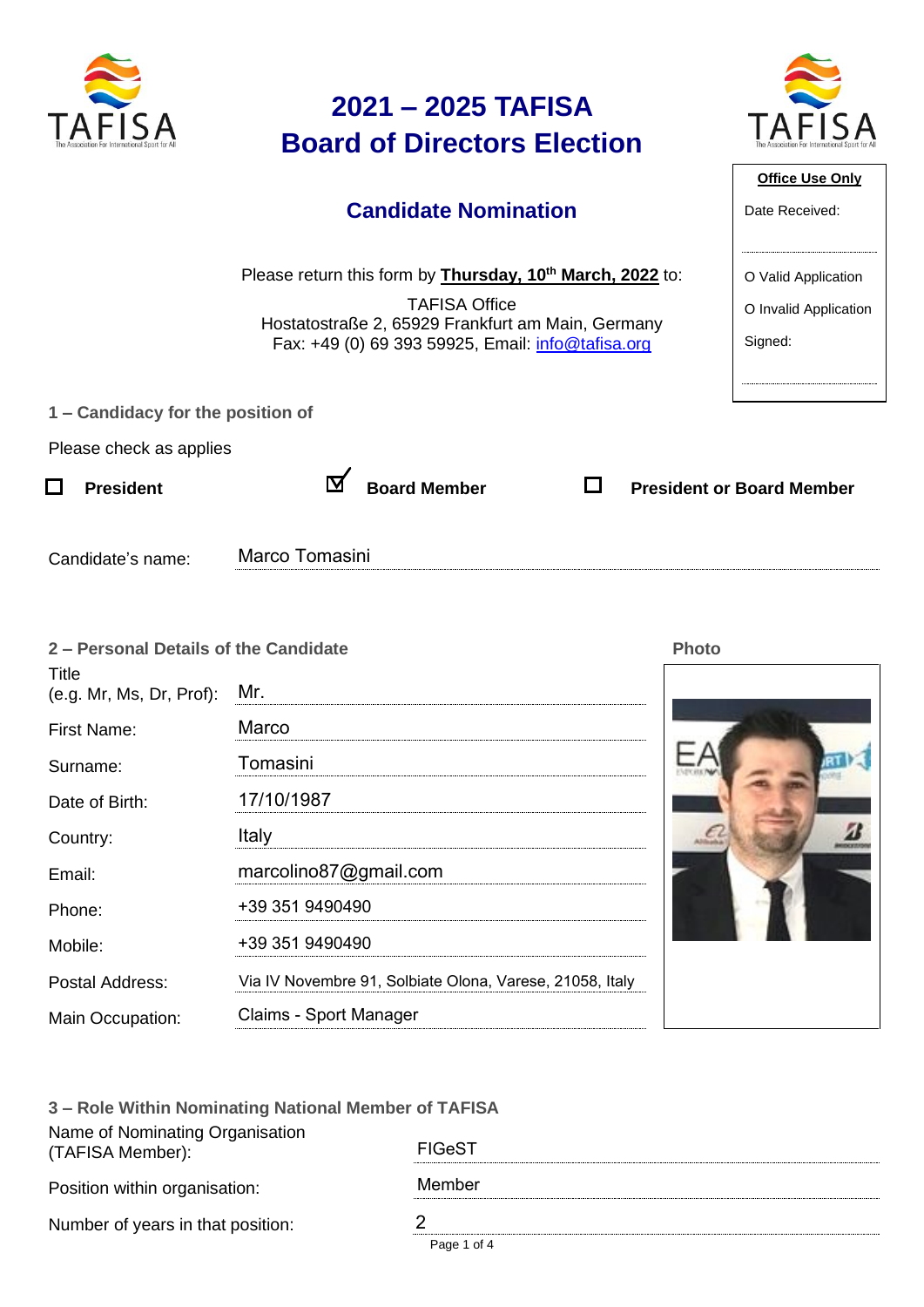

## **2021 – 2025 TAFISA Board of Directors Election**



Special contributions to Sport for All in this role: I am working in the sport for all sector since I was 16 years old, organizing sport for all events, parasport events an educational sport for all activites. I start cooperating at international level under the sport for all flag creating new federations and opportunities around the world.

**4 – Other Positions, Contributions and Achievements in the Field of Sport for All and Physical Activity (Optional)**

Please describe any of your further contributions and achievements in the Field of Sport for All and Physical Activity (this may include current and past positions or roles within other organisations, publications…)

I am one of the founder of Malta Sport For All, the first recognzied organization sanctioned by TAFISA

in Malta. I am the founder of the FederSwiss - Sport for all, an organization able to deployt the parasport

and sport for all in Swizterland. FederSwiss is also recognized as member of TAFISA.

As new manager of the world rafting federation, recognized governing body for Rafting and associate

member of ICF, I cooperate with the BoD in order to get the recogniton of TAFISA, working and starting

some project on the sport for all side of rafting. Thanks to Malta Sport For All we were able to create

new recognized national federations recognized under IFSC, IOF, WRF and World Skate, creating new

sports in Malta and new events. In Italy I am cooperating with FIGeST, on the traditional sports inside

my region. I am working also with the Italian National Paralympic Committee as delegated of my region.

In my carreer I am also involved in World Flying Disc Federation and into the International Icestocksport

Federation, both member of TAFISA.

**5 – Command of English (working language of TAFISA)**

Please check as applies

☑ Fluent English speaker

П

Limited English speaker

 $\Box$  I confirm that I have the intention to improve my English within a year if elected

 $\Box$  I confirm that I have staff at disposal to support me carry out my BoD duties in English Other fluently spoken languages: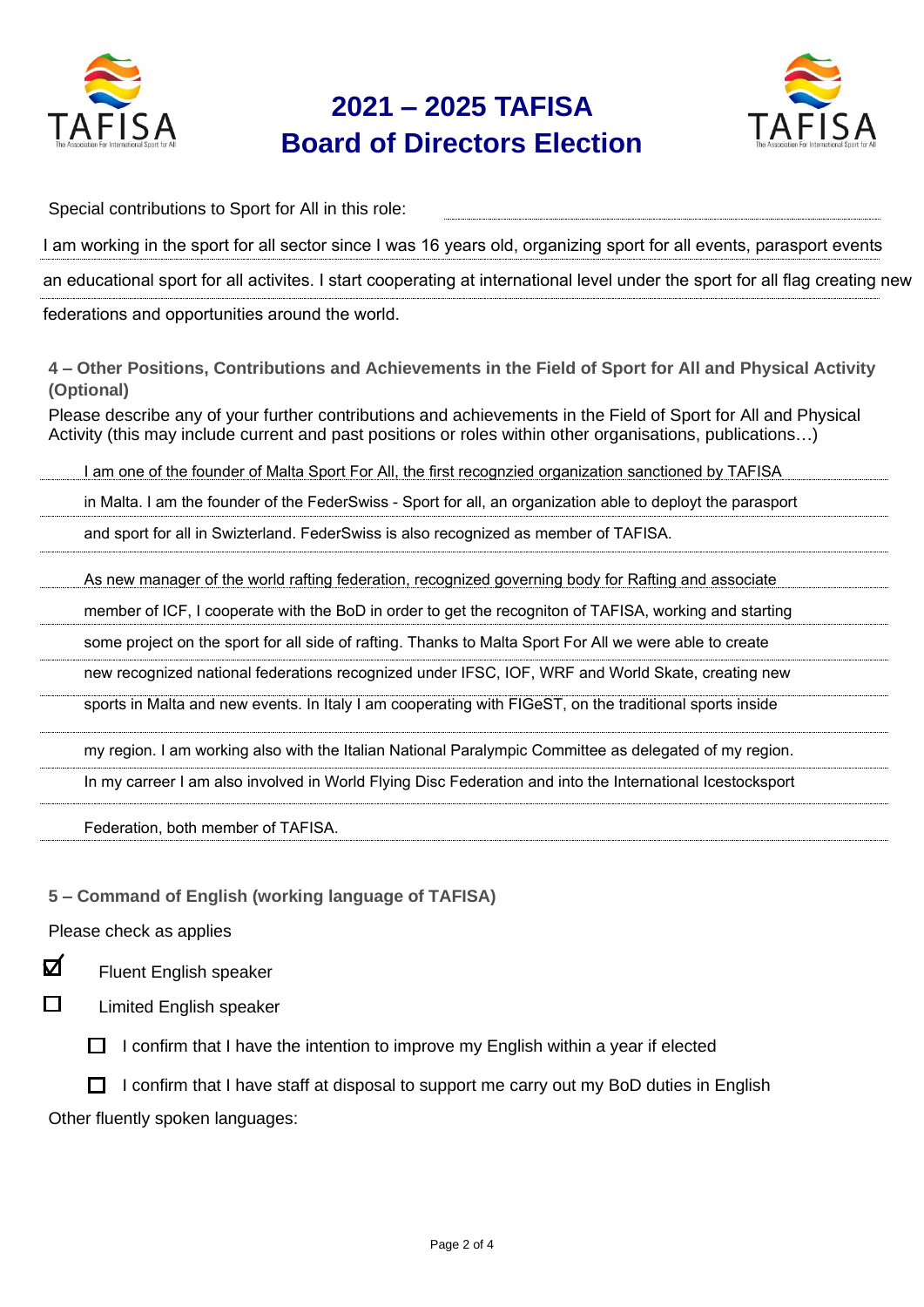

## **2021 – 2025 TAFISA Board of Directors Election**



**6 – Attendance at Board Meetings and General Assemblies**

Please confirm by checking the boxes

- ष I confirm my willingness to attend TAFISA Board of Directors Meetings (2 – 3 times per year) and TAFISA General Assemblies (once every two years)
- $\mathbf{\nabla}$ I confirm that costs associated with travel to Board Meetings and General Assemblies will be borne by the Board Member themselves or their organisation, unless otherwise stipulated by the TAFISA Board of Directors
- **7 – Dedication to TAFISA**

Please confirm by checking the box

 $\mathbf{\nabla}$ I confirm that, if elected, I will be expected to actively support and contribute to TAFISA and its

initiatives, including:

- **•** Promoting TAFISA and its initiatives locally and internationally,
- Encouraging membership,
- Supporting coordination of (local) events and programs, e.g. World Challenge Day, World Walking Day, World/Regional Sport for Games, World Congress, Certified Leadership Courses, etc,
- Contributing to TAFISA publications, including newsletters, and the website,
- Identifying and fostering relationships with potential sponsors and partners, and
- Supporting other countries.

## **8 – Benefit to TAFISA**

Please describe, in a few words, how you intend to support TAFISA's growth and development if elected, as well as any special benefits that you may bring to TAFISA:

My Intent in TAFISA is to support traditional sports inside TAFISA and to support international

members as I do beleive that TAFISA can have a great opportunity to grow at International Level.

At the same time, I will support the parasport and the inclusivity of the sport with specifical project

that we can implement at international and local level.

I am sure that FIGeST will be one of the main stakeholder for the future for TAFISA and I would like to

create a better partnership between the european members and TAFISA.